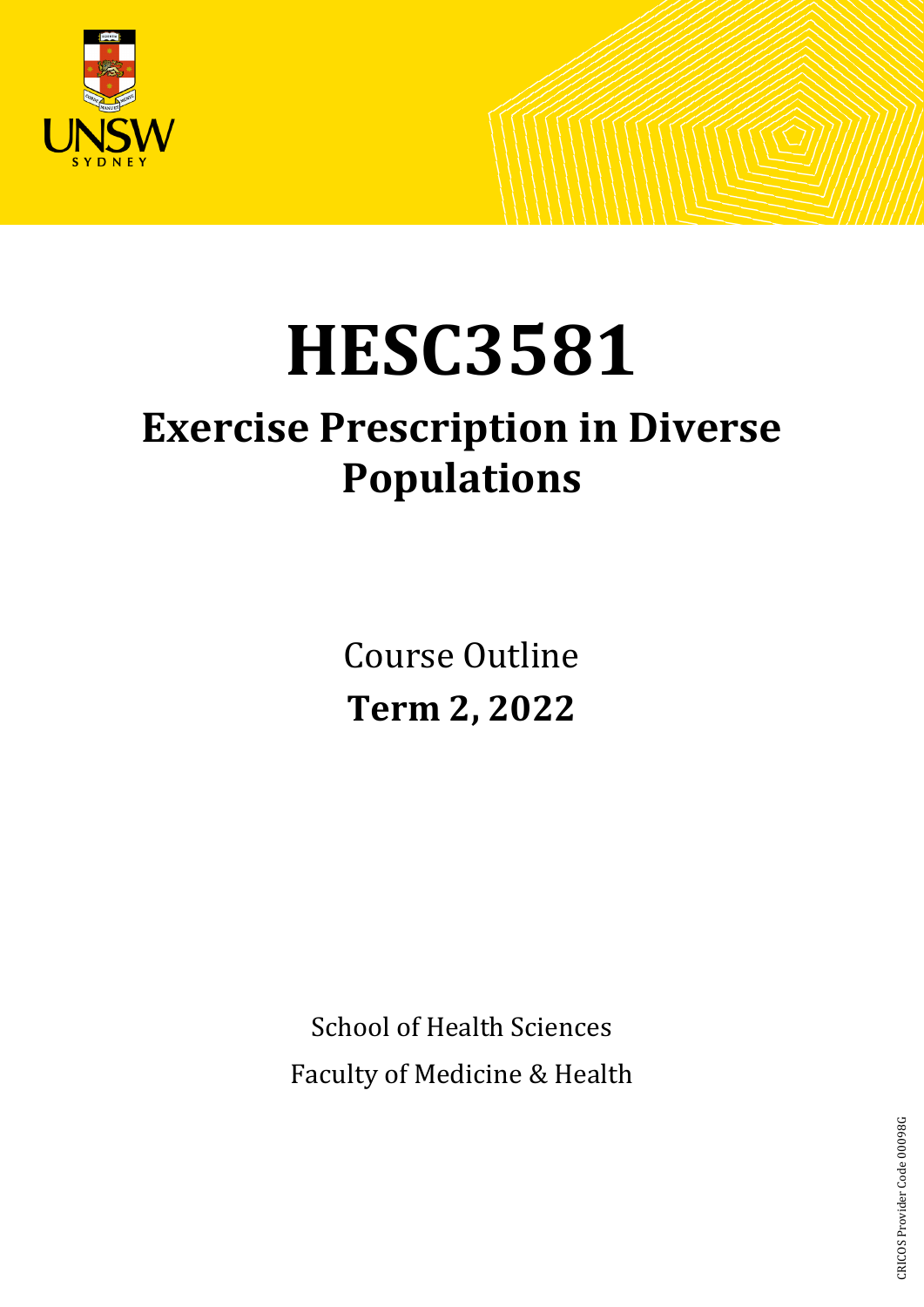## **Table of Contents**

| 1. Staff                                                                      | 3  |
|-------------------------------------------------------------------------------|----|
| 2. Course information                                                         | 3  |
| 2.1 Course summary                                                            | 3  |
| 2.2 Course aims                                                               | 3  |
| 2.3 Course learning outcomes (CLO)                                            | 4  |
| 2.4 Relationship between course and program learning outcomes and assessments | 4  |
| 3. Strategies and approaches to learning                                      | 5  |
| 3.1 Learning and teaching activities                                          | 5  |
| 3.2 Expectations of students                                                  | 5  |
| 4. Course schedule and structure                                              | 6  |
| 5. Assessment                                                                 | 7  |
| 5.1 Assessment tasks                                                          | 7  |
| 5.2 Assessment criteria and standards                                         | 8  |
| 5.3 Submission of assessment tasks                                            | 8  |
| 5.4. Feedback on assessment                                                   | 9  |
| 6. Academic integrity, referencing and plagiarism                             | 9  |
| 7. Readings and resources                                                     | 9  |
| 8. Administrative matters                                                     | 10 |
| 9. Additional support for students                                            | 10 |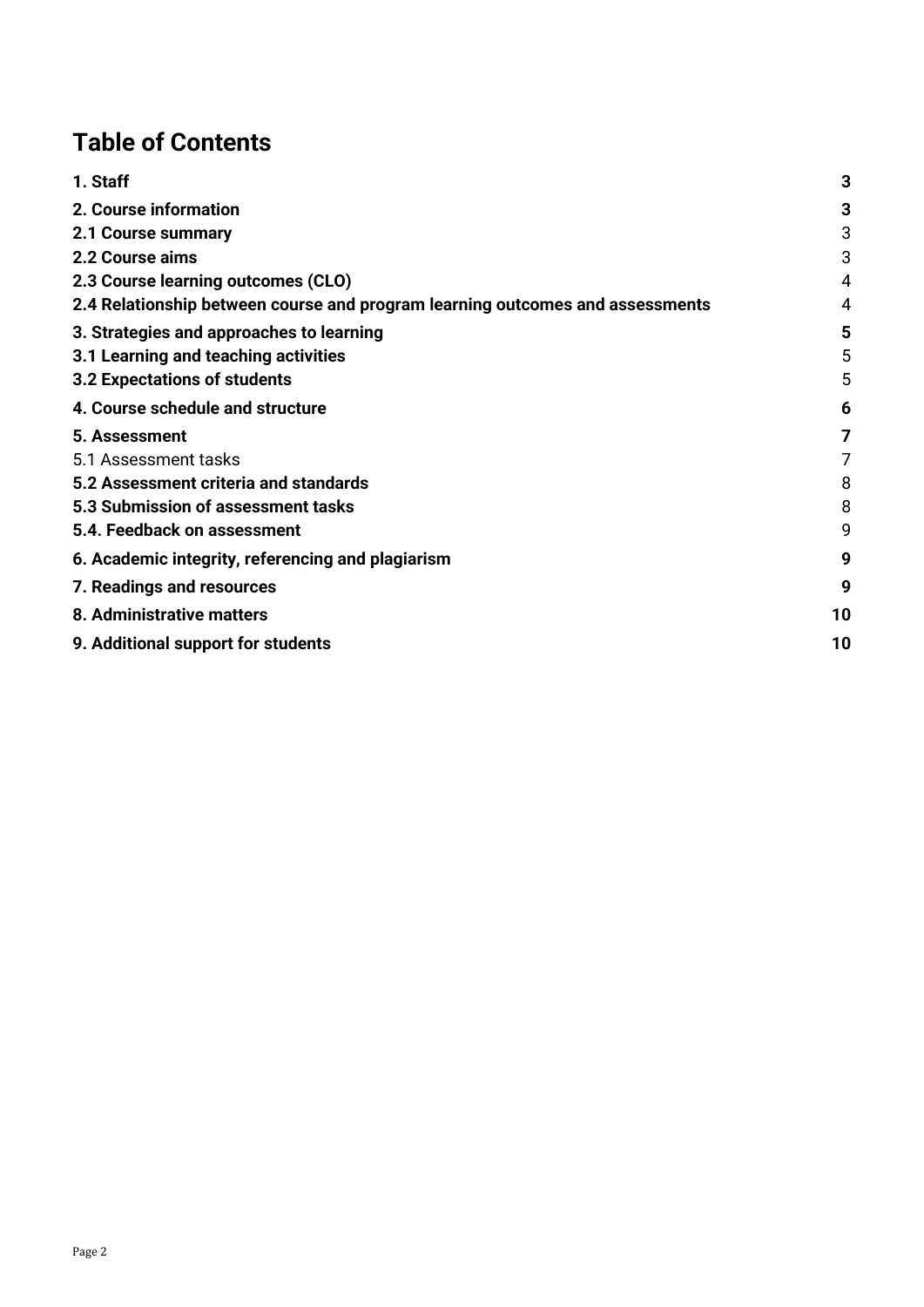## <span id="page-2-0"></span>1. **Staff**

| <b>Position</b>     | <b>Name</b>           | <b>Email</b>            | <b>Consultation times Contact Details</b><br>and locations   |               |
|---------------------|-----------------------|-------------------------|--------------------------------------------------------------|---------------|
| Course<br>Convenors | Dr Kemi<br>Wright     | kemi.wright@unsw.edu.au | By appointment<br>Mon-Fri, 8-4<br><b>Wallace Wurth 202</b>   | Ph: 9348 1087 |
|                     | Ms Nancy<br>van Doorn | n.vandoorn@unsw.edu.au  | By appointment<br>Tues-Thurs 8-4<br><b>Wallace Wurth 202</b> | Ph:9348 0030  |

## <span id="page-2-1"></span>**2. Course information**

Units of credit: 6

Pre-requisite(s): HESC3504 and HESC3541

Teaching times and locations: [http://www.timetable.unsw.edu.au](http://www.timetable.unsw.edu.au/)

#### <span id="page-2-2"></span>**2.1 Course summary**

This course focuses on the role of engaging diverse populations in physical activity and exercise. Students are provided with the opportunity to develop an understanding of specific needs for engaging in physical activity, including specific limitations, considerations, individualisation of testing and training procedures. This course examines current literature regarding the impact of physical activity on the health status of a diverse range of populations. Target populations covered in this course include children, corporate health, women's health issues (menopause, pregnancy, gestational diabetes) and indigenous populations; as well as people with cancer, chronic kidney disease, mental health disorders, and sleep disorders. This course offers a mixture of traditional and interactive (case study) approaches to learning. Lectures will build on material presented in HESC3504 (Physical Activity and Health) and HESC3541 (Clinical Exercise Physiology) and in-depth knowledge on these diverse populations will be provided.

#### <span id="page-2-3"></span>**2.2 Course aims**

This course examines the role and impact of physical activity on a range diverse populations (e.g., mental health, kidney disease, children). The course also covers lifestyle prescription for these diverse populations.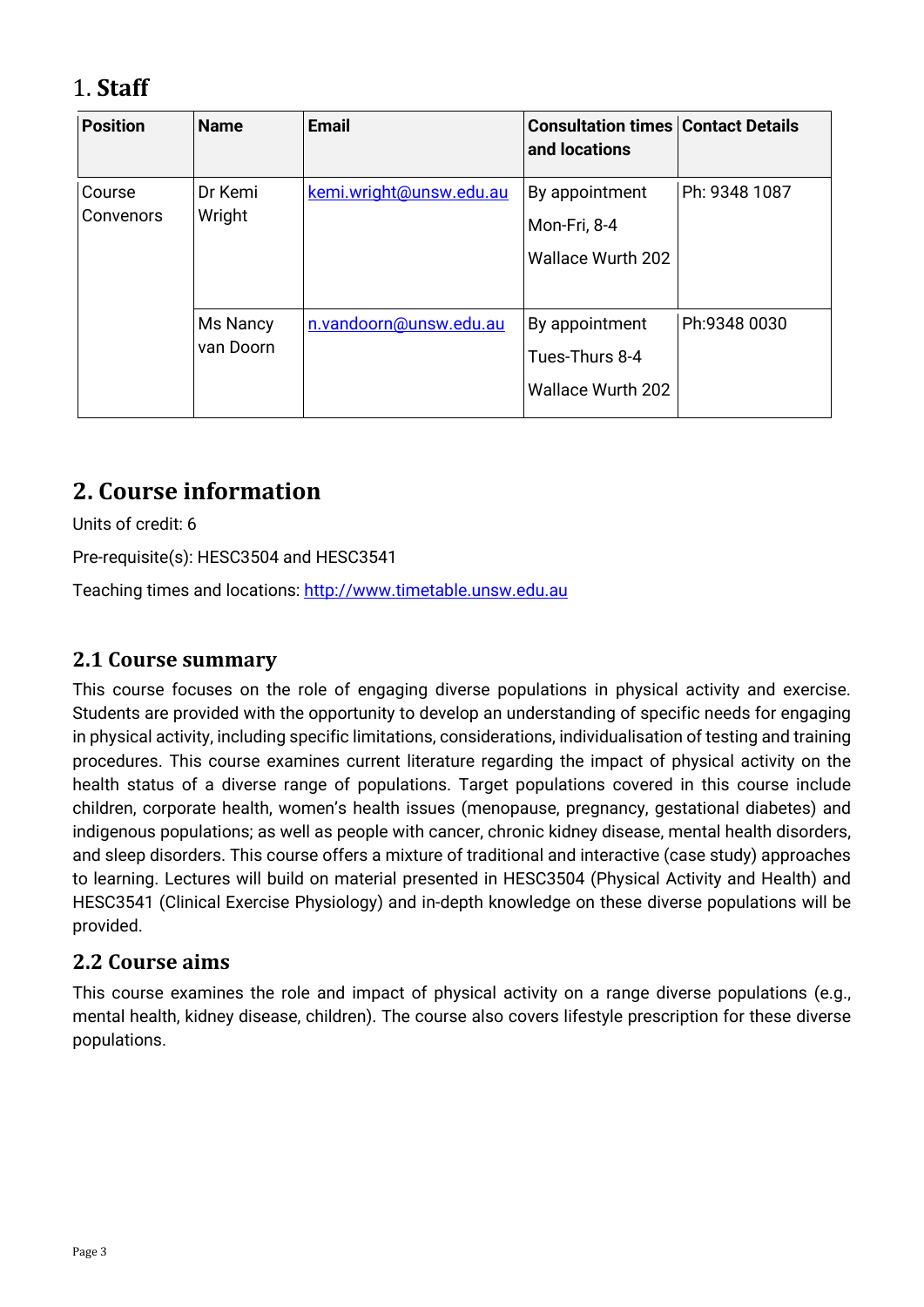## <span id="page-3-0"></span>**2.3 Course learning outcomes (CLO)**

At the successful completion of this course you (the student) should be able to:

- 1. Demonstrate foundational knowledge of diverse populations (including children, women's health issues, different cultural backgrounds) and other conditions (including people with chronic kidney disease, mental health disorders) and their exercise needs
- 2. Describe the effects of regular physical activity on health outcomes in a diverse range of populations
- 3. Demonstrate an ability to design safe, evidence-based and culturally appropriate lifestyle interventions for a range of diverse populations, including exercise interventions, treatment goals and specific needs for the target conditions
- 4. Demonstrate an understanding of individual differences in response to physical activity and exercise, and their implications
- 5. Describe the role of an Exercise Physiologist in delivering multidisciplinary care across a variety of diverse populations for effective exercise-based intervention strategies

## <span id="page-3-1"></span>**2.4 Relationship between course and program learning outcomes and assessments**

| Course<br>Learning<br><b>Outcome</b><br>(CLO) | <b>LO Statement</b>                                                                                                                                                                                                                                                                               | <b>Related Tasks &amp; Assessment</b>                           |  |
|-----------------------------------------------|---------------------------------------------------------------------------------------------------------------------------------------------------------------------------------------------------------------------------------------------------------------------------------------------------|-----------------------------------------------------------------|--|
| CLO <sub>1</sub>                              | Demonstrate foundational knowledge of diverse<br>populations (including children, women's health<br>issues, different cultural backgrounds) and<br>other conditions (including people with chronic                                                                                                | <b>Online Quiz</b><br><b>Exercise Prescription Write</b><br>Ups |  |
|                                               | kidney disease, mental health disorders) and<br>their exercise needs                                                                                                                                                                                                                              | <b>End of Session Examination</b>                               |  |
| CLO <sub>2</sub>                              | Describe the effects of regular physical activity<br>on health outcomes in a diverse range of<br>populations                                                                                                                                                                                      | <b>Online Quiz</b><br><b>Exercise Prescription Write</b><br>Ups |  |
|                                               |                                                                                                                                                                                                                                                                                                   | <b>End of Session Examination</b>                               |  |
| CLO <sub>3</sub>                              | Demonstrate an ability to design safe, evidence- Exercise Prescription Write<br>culturally appropriate lifestyle Ups<br>and<br>based<br>interventions for a range of diverse populations,<br>including exercise interventions, treatment<br>goals and specific needs for the target<br>conditions | e-Portfolio Reflections                                         |  |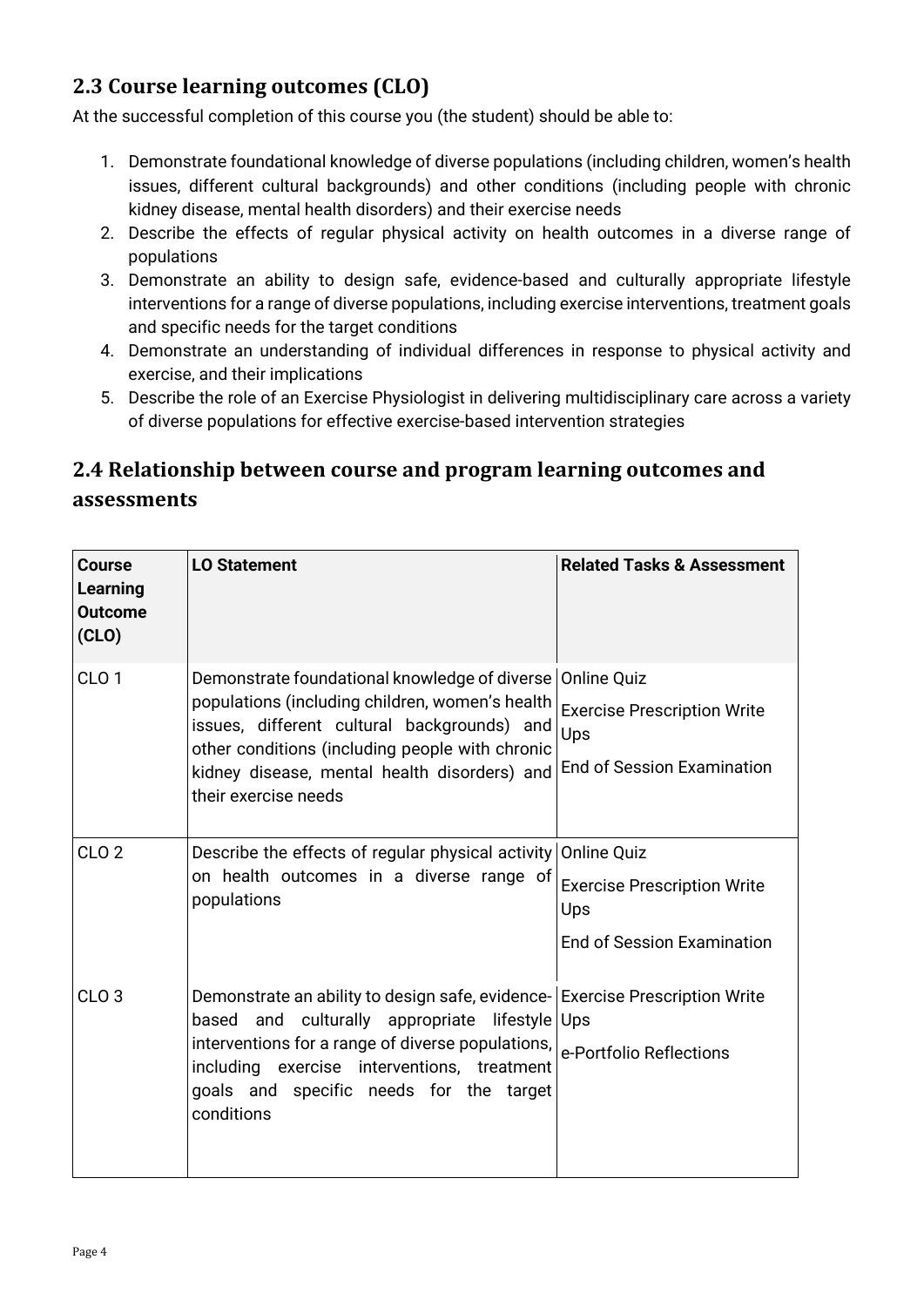| CLO <sub>4</sub> | Demonstrate an understanding of individual Online Quiz<br>differences in response to physical activity and<br>exercise, and their implications                                                                    | <b>Exercise Prescription Write</b><br>Ups<br>e-Portfolio Reflections<br><b>End of Session Examination</b> |
|------------------|-------------------------------------------------------------------------------------------------------------------------------------------------------------------------------------------------------------------|-----------------------------------------------------------------------------------------------------------|
| CLO <sub>5</sub> | Describe the role of an Exercise Physiologist in e-Portfolio Reflections<br>delivering multidisciplinary care across a variety<br>of diverse populations for effective exercise-<br>based intervention strategies |                                                                                                           |

## <span id="page-4-0"></span>**3. Strategies and approaches to learning**

#### <span id="page-4-1"></span>**3.1 Learning and teaching activities**

Learning activities occur on the following days and times:

- Online lectures (asynchronous): 1-3 hours/week
- Case study tutorials: 1½ hours/week
- Discussion forums: 1 hour/week

**HESC3581** consists of weekly lectures, case study-based tutorials and discussion forums. Lectures will provide you with the concepts and theory essential for understanding how physical activity impacts on the health of diverse populations. Lectures will include the aetiology of target conditions, examination of current evidence base regarding the impact of physical activity, strategies for effective clinical management, and the effects and implications of exercise on target conditions.

To assist in the development of exercise prescription skills, problem-based learning sessions (case studies) will be held weekly. Tutorial sessions will allow students to engage interactively with your peers in a more interactive form of learning than is possible in the online lectures. You will learn skills in planning and implementing a lifestyle change programs to aid in your development as an Accredited Exercise Physiologist. Discussion forums which will provide additional contextual information are a mix of additional information and a chance to ask questions to the lecturers/experts.

#### **Case study tutorials and discussion forums are compulsory and content directly relates to the preceding online lectures**. **Please note: these sessions will NOT be recorded.**

Timetable can be viewed here:<http://timetable.unsw.edu.au/2022/HESC3581.html>

#### <span id="page-4-2"></span>**3.2 Expectations of students**

Students are reminded that UNSW recommends that a 6 units-of-credit course should involve about 150 hours of study and learning activities. The formal learning activities total approximately 50 hours throughout the term and students are expected (and strongly recommended) to do at least the same number of hours of additional study.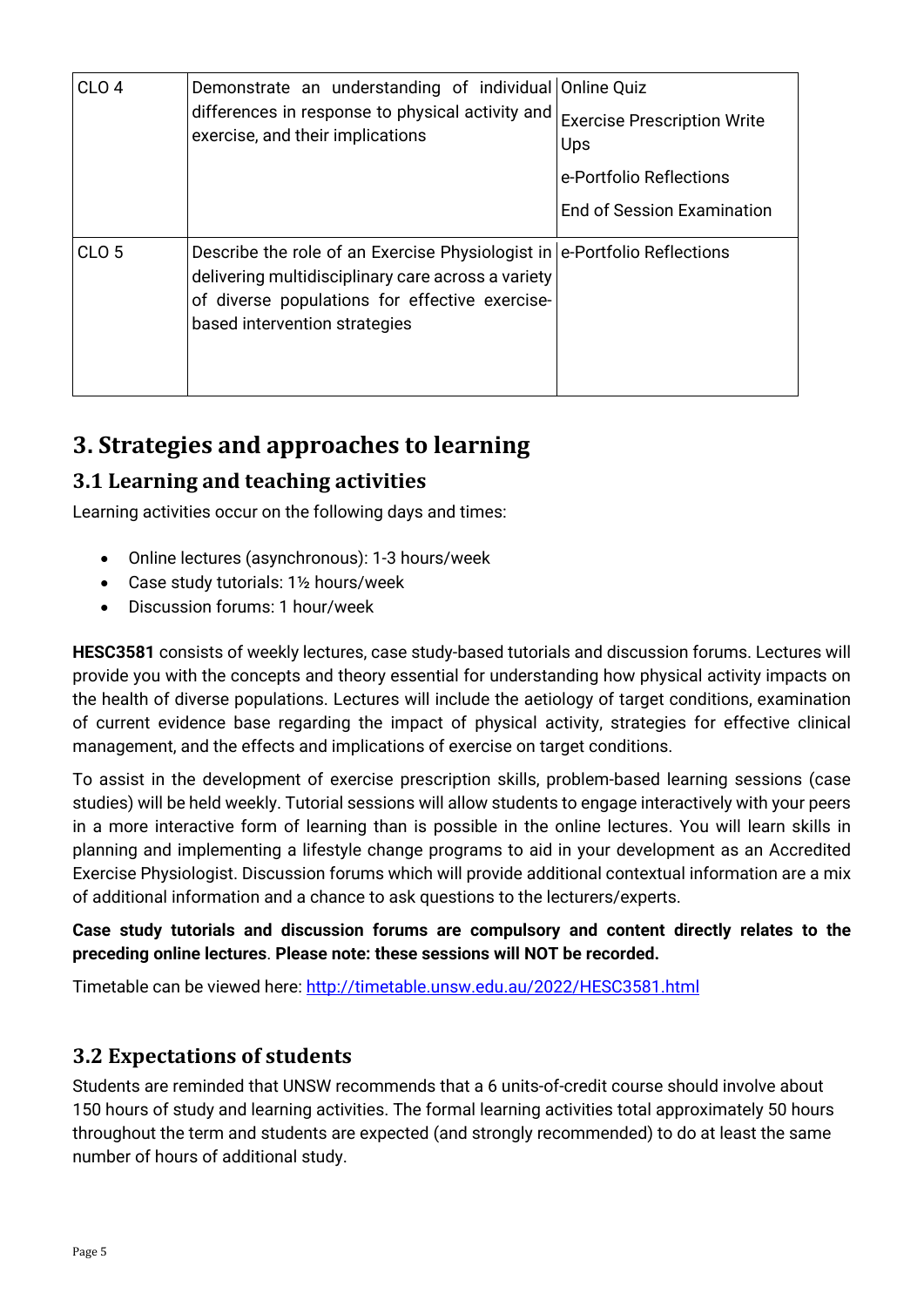Attendance at tutorial classes and discussion forums are compulsory and will be recorded via a class roll at the start of each class. Arrival more than 15 minutes after the start of the class will be recorded as non-attendance. Students who miss tutorial classes due to illness or for other reasons must submit a copy of medical certificates or other documentation to the course coordinator.

| <b>Week</b><br>W/C              | <b>Online lectures</b><br>(Pre-recorded)  | <b>Discussion forum</b><br>(live online)                                   | <b>Case Study</b><br><b>Tutorials</b><br>(face to face)                                        |
|---------------------------------|-------------------------------------------|----------------------------------------------------------------------------|------------------------------------------------------------------------------------------------|
| $\mathbf{1}$<br>30/5            | <b>Course Introduction</b><br>Paediatrics | No discussion forum this<br>week                                           | <b>Exercise prescription</b><br>in healthy children &<br>in clinical paediatric<br>populations |
| $\mathbf{2}$<br>6/6             | Metabolic/Respiratory/Infectious Disease  | Exercise prescription in<br>children: healthy & in<br>clinical populations | <b>Writing Exercise</b><br>Prescriptions                                                       |
| 3<br>13/6                       | <b>Mental Health 1</b>                    | No discussion forum this<br>week                                           | Mental health and<br>Exercise 1                                                                |
| $\overline{\mathbf{4}}$<br>20/6 | <b>Mental Health 2</b>                    | <b>Exercise &amp; Mental Illness</b>                                       | Mental health and<br>Exercise 2                                                                |
| 5<br>27/6                       | Oncology                                  | Exercise oncology                                                          | Exercise oncology<br>case studies                                                              |
| 6<br>4/7                        | <b>Flexibility week</b>                   |                                                                            |                                                                                                |
| $\overline{7}$<br>11/7          | Renal                                     | No discussion forum this<br>week                                           | <b>Chronic Kidney</b><br>Disease 1                                                             |
| 8<br>18/7                       | <b>Cultural Considerations</b>            | <b>Culturally diverse</b><br>populations                                   | <b>Chronic Kidney</b><br>Disease 2: exercise<br>prescription in CKD                            |
| 9<br>25/7                       | Women's Health 1                          | No discussion forum this<br>week                                           | Exercise and<br>pregnancy & post-<br>partum                                                    |
| 10<br>1/8                       | Women's Health 2                          | Women's Health                                                             | <b>Exercise prescription</b><br>in Women's Health                                              |

## <span id="page-5-0"></span>**4. Course schedule and structure**

Please refer to Moodle for further details of the schedule

Exam Period: 12 August – 25 August Supplementary Exam Period: 5 September – 9 September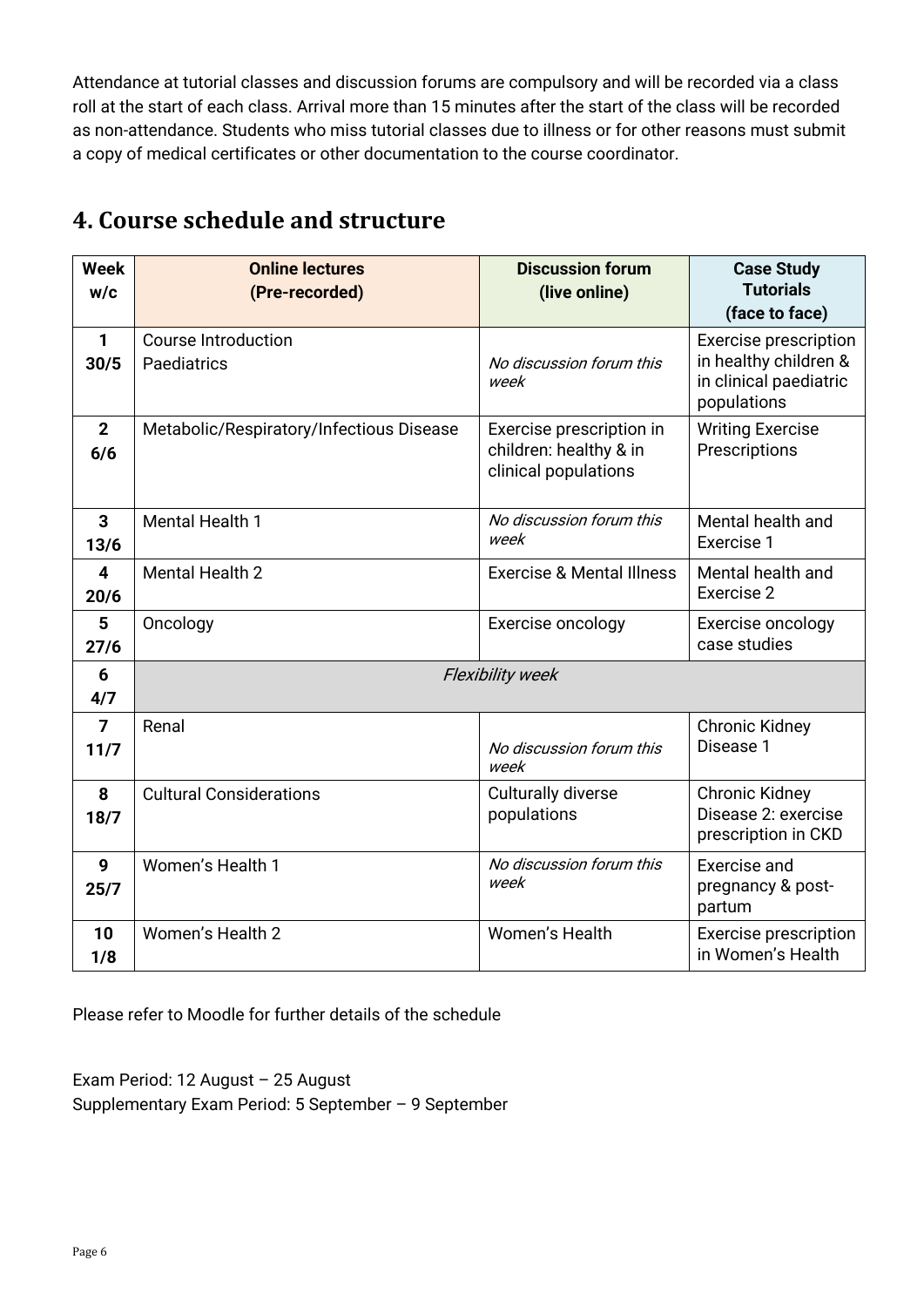## <span id="page-6-0"></span>**5. Assessment**

#### <span id="page-6-1"></span>5.1 Assessment tasks

| <b>Assessment task</b>                             | Length          | Weight | <b>Mark</b> | Due date and time  |
|----------------------------------------------------|-----------------|--------|-------------|--------------------|
| <b>Assessment 1:</b>                               |                 |        |             |                    |
| <b>Exercise Prescription</b><br>Write-ups          | 1000 word limit | 20%    | 20          | Week 5             |
| <b>Exercise Prescription</b><br>Write-ups          | 1000 word limit | 20%    | 20          | Week 9             |
|                                                    |                 |        |             |                    |
| <b>Assessment 2:</b>                               |                 | 15%    | 15          | Week 3,5,8,10      |
| Online Quiz:                                       |                 |        |             |                    |
| Quiz 1                                             | 7 questions     |        |             |                    |
| Quiz 2                                             | 10 questions    |        |             |                    |
| Quiz 3                                             | 7 questions     |        |             |                    |
| Quiz 4                                             | 6 questions     |        |             |                    |
|                                                    |                 |        |             |                    |
| <b>Assessment 3:</b>                               | 500 words       | 10%    | 10          | Week 9             |
| e-Portfolio Reflections                            |                 |        |             |                    |
| Assessment 4: End of<br><b>Session Examination</b> | 2 <sub>hr</sub> | 35%    | 35          | See exam timetable |

Full submission guidelines (including submission dates) and marking criteria are available through the 'Assessments' section of Moodle.

#### **Further information**

UNSW grading system:<https://student.unsw.edu.au/grades>

UNSW assessment policy:<https://student.unsw.edu.au/assessment>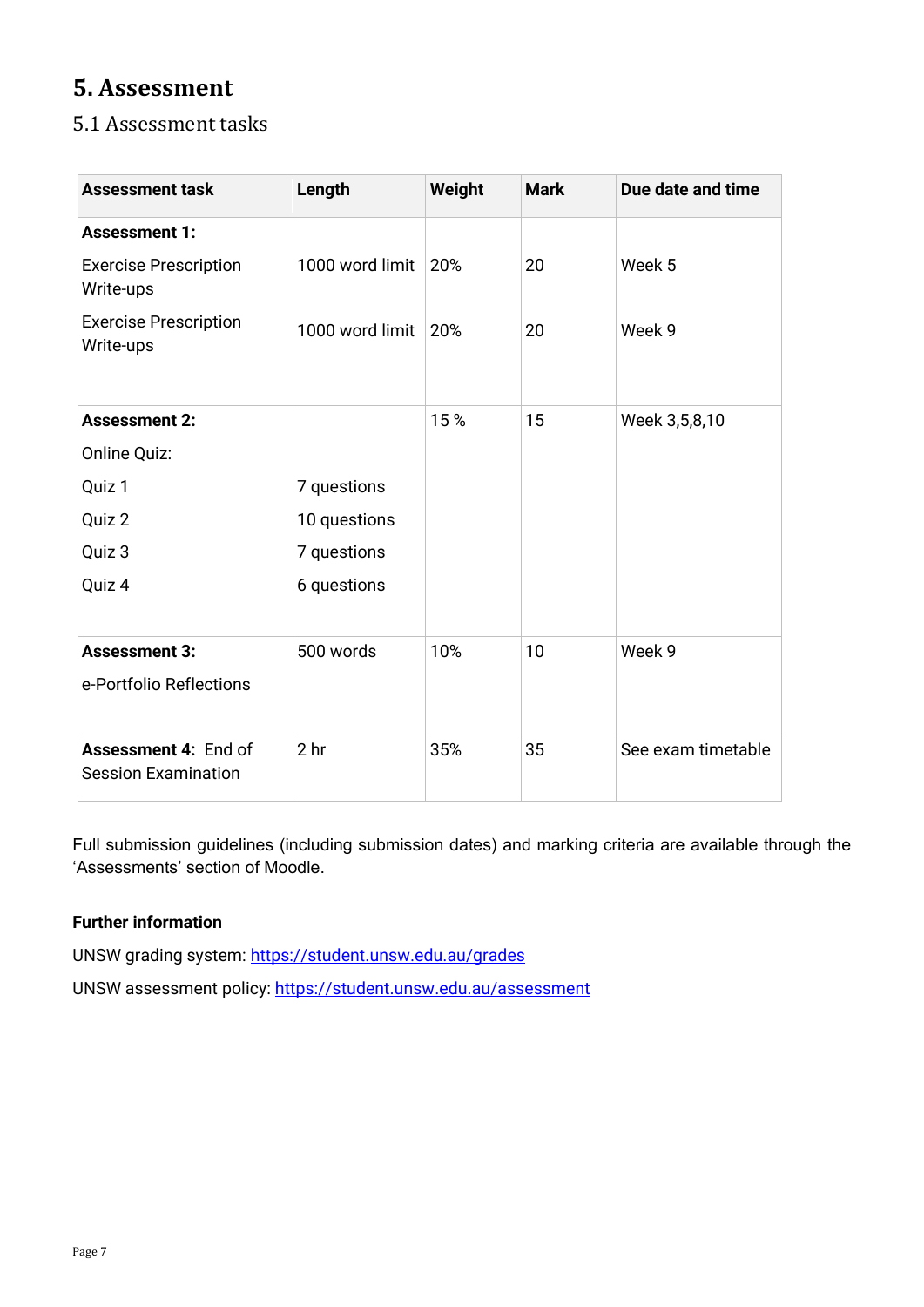#### <span id="page-7-0"></span>**5.2 Assessment criteria and standards**

#### **Assessment Task 1 (AT1)– Exercise Prescription Write-Ups (40%)**

Two exercise/ lifestyle prescription write-ups will be required. There will be a 1,000 word limit for each prescription not including figures, diagrams and references. Scenario 1 is on a compulsory topic **due in Week 5**. A choice of scenarios will be provided for the second write-up based on one of the populations relevant to the course content of HESC3581, which is **due in Week 9**. A full description of this assessment task can be found on Moodle.

#### **Assessment Task 2 (AT2) – Online Quiz (15%)**

There will be 4 quizzes, based on the lectures and tutorials in the preceding weeks. The quizzes will be worth a total of 15% of the course grade. You need to complete each quiz within the timeframe nominated for that quiz. You MUST gain full marks for each quiz to be awarded the marks for that quiz. There are no part marks. You may attempt each quiz multiple times within the allotted period, though each attempt may have different questions.

#### **Assessment Task 3 (AT3) – e-Portfolio Reflections (10%)**

The e-Portfolio Reflection assessment encourages you to reflect on different aspects of your learning journey in this course in two of the populations presented in the discussion forums. You will be asked to reflect on what it is like working as an Exercise Physiologist in that diverse population, opportunities to enhance health care, challenges faced and how you would work and integrate your knowledge in this population. More detailed information will be provided on Moodle. You will be required to submit the reflection entry to Moodle (via Turnitin).

#### **Assessment Task 4 (AT4) – End of Session Examination (35%)**

The end of session examination will be an online examination held during the final examination period in August, and will cover ALL material presented in lectures and tutorials.

#### <span id="page-7-1"></span>**5.3 Submission of assessment tasks**

#### **Late Submission**

Late submissions will be penalized at 5% per day capped at five days (120 hours). Students will not be permitted to submit their assessments after this date.

#### **Special Consideration**

If you experience a short-term event beyond your control (exceptional circumstances) that impacts your performance in a particular assessment task, you can apply for Special Considerations.

You must apply for Special Consideration **before** the start of your exam or due date for your assessment, except where your circumstances of illness or misadventure stop you from doing so.

If your circumstances stop you from applying before your exam or assessment due date, you must **apply within 3 working days** of the assessment, or the period covered by your supporting documentation.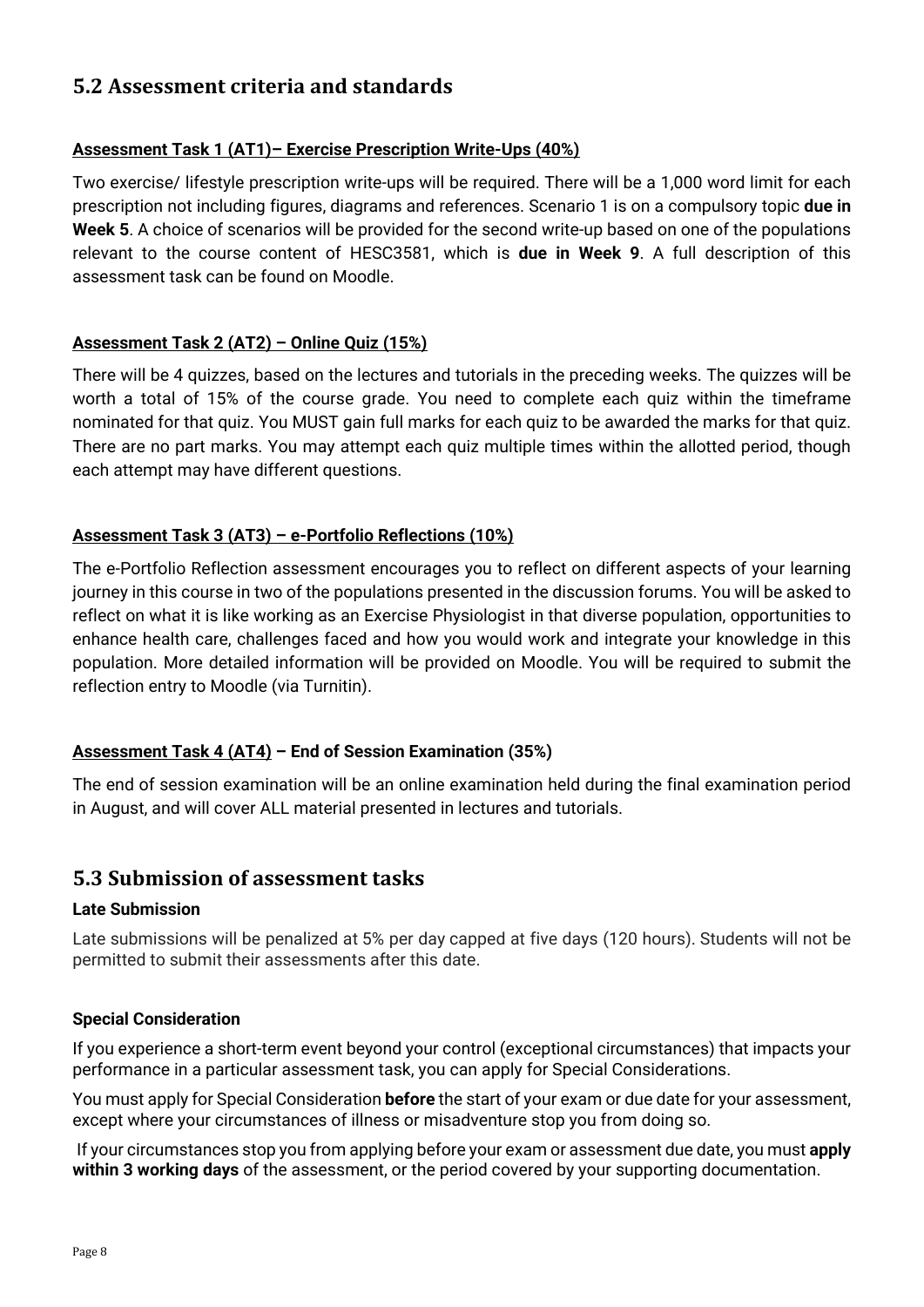More information can be found on the [Special Consideration website.](https://www.student.unsw.edu.au/special-consideration)

#### <span id="page-8-0"></span>**5.4. Feedback on assessment**

For online quizzes, students will receive their mark once the quiz has closed.

For the Exercise Prescription write ups and reflection, feedback will be provided via TurnItIn in Moodle.

## <span id="page-8-1"></span>**6. Academic integrity, referencing and plagiarism**

**Referencing** is a way of acknowledging the sources of information that you use to research your assignments. You need to provide a reference whenever you draw on someone else's words, ideas or research. Not referencing other people's work can constitute plagiarism.

Please use Vancouver or APA referencing style for this course.

Further information about referencing styles can be located at <https://student.unsw.edu.au/referencing>

Academic integrity is fundamental to success at university. Academic integrity can be defined as <sup>a</sup> commitment to six fundamental values in academic pursuits: honesty, trust, fairness, respect, responsibility and courage.[1](#page-8-3) At UNSW, this means that your work must be your own, and others' ideas should be appropriately acknowledged. If you don't follow these rules, plagiarism may be detected in your work.

Further information about academic integrity and **plagiarism** can be located at:

- The Current Students site <https://student.unsw.edu.au/plagiarism>, and
- The ELISE training site https://subjectquides.library.unsw.edu.au/elise

The Conduct and Integrity Unit provides further resources to assist you to understand your conduct obligations as a student: <https://student.unsw.edu.au/conduct>.

## <span id="page-8-2"></span>**7. Readings and resources**

Additional readings and resources will be provided on Moodle where relevant

- Williamson, P. (2<sup>nd</sup> Ed 2018). *Exercise for Special Populations*. Wolters Kluwer, USA.
- Ehrman, J.K., Gordon, P.M., Visich, P.S., Keteyian, S.J. (4<sup>th</sup> Edition 2019). *Clinical Exercise Physiology*. Human Kinetics, USA.
- LeMura, L.M., von Duvillard, S.P. (2004). *Clinical Exercise Physiology*. Lippincott, Williams & Williams, USA.
- Bouchard, C., Blair, S.N., & Haskell, W.L. (2012). Physical Activity and Health. 2<sup>nd</sup> Edition. Human Kinetics, USA.

<span id="page-8-3"></span><sup>1</sup> International Center for Academic Integrity, 'The Fundamental Values of Academic Integrity', T. Fishman (ed), Clemson University, 2013.